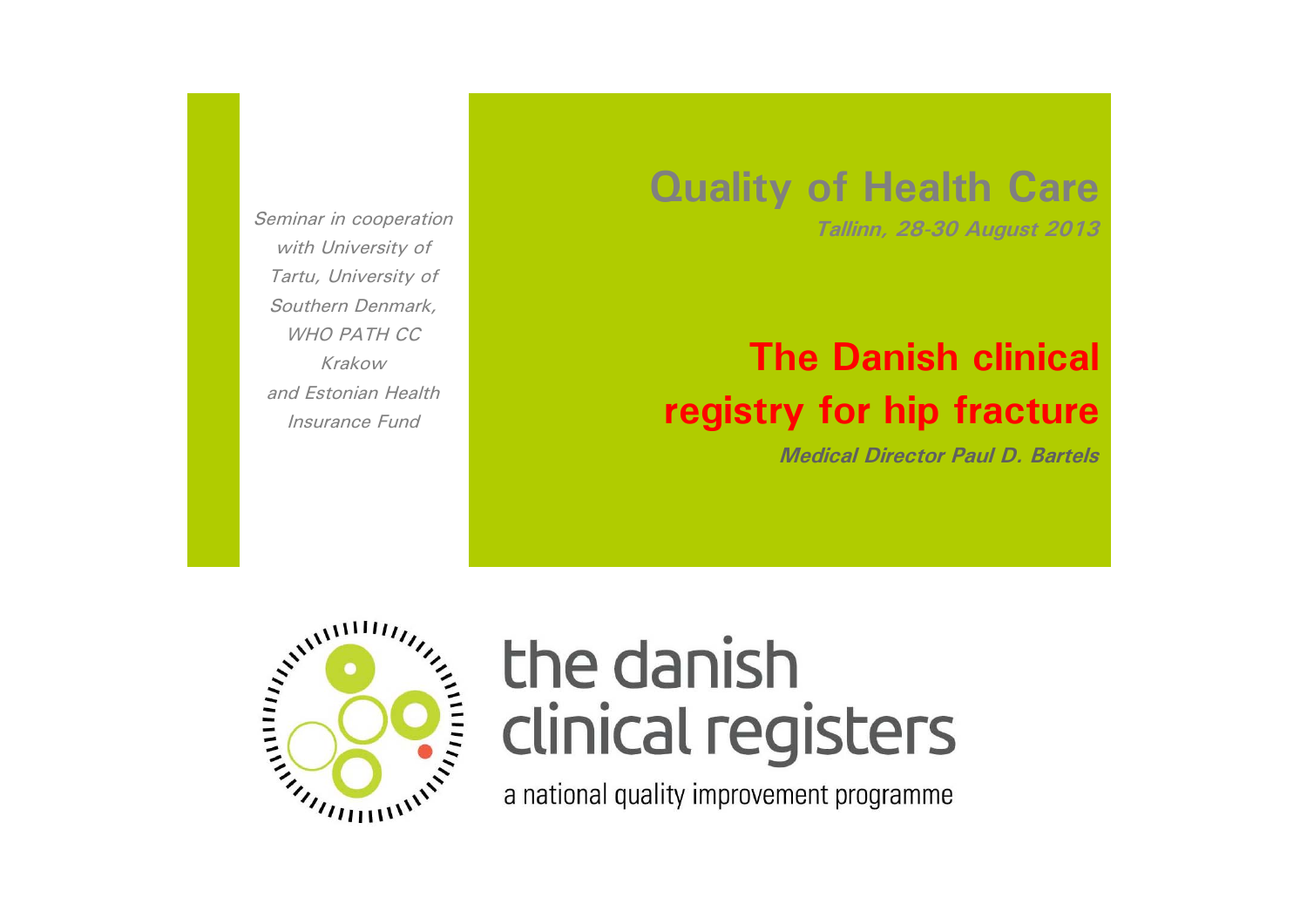The Danish Registry for Hip fracture – A typical quality registry

- $\mathbb{R}^n$  Clear pathway and patogenesis: Fall – fracture  $-$  operation – rehabilitation
- $\mathcal{L}_{\mathcal{A}}$  Limited number of core treatment modalities (osteosynthesis – half prosthesis)
- $\mathbb{R}^n$ Episode of care: Maximum 30 days
- $\mathcal{L}_{\mathcal{A}}$  Well defined outcomes: Case fatality/ complications, reoperation

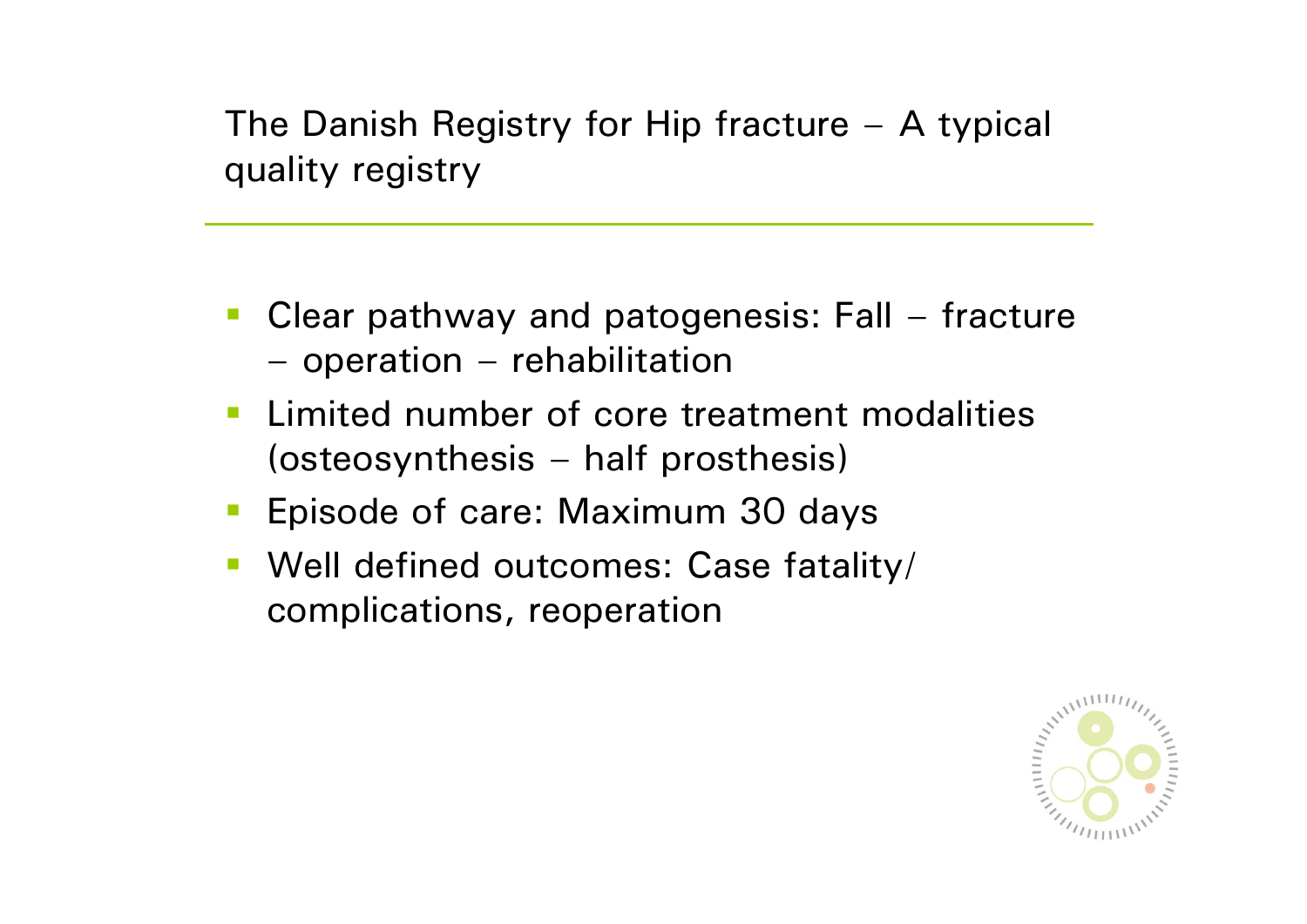- П Multidisciplinary team of health care profesionals involved in the treatment of hip fracture patients
- $\Box$  The 13 members are appointed by the relevant scientific associations
- $\Box$  Represent different geographical areas and types of hospitals
- $\mathbb{Z}$ Two chairpersons (Ortopedic surgeon, Head Nurse
- þ. The project manager
- $\blacksquare$ The documentalist
- $\mathcal{L}_{\mathcal{A}}$ The clinical epidemiological expertise

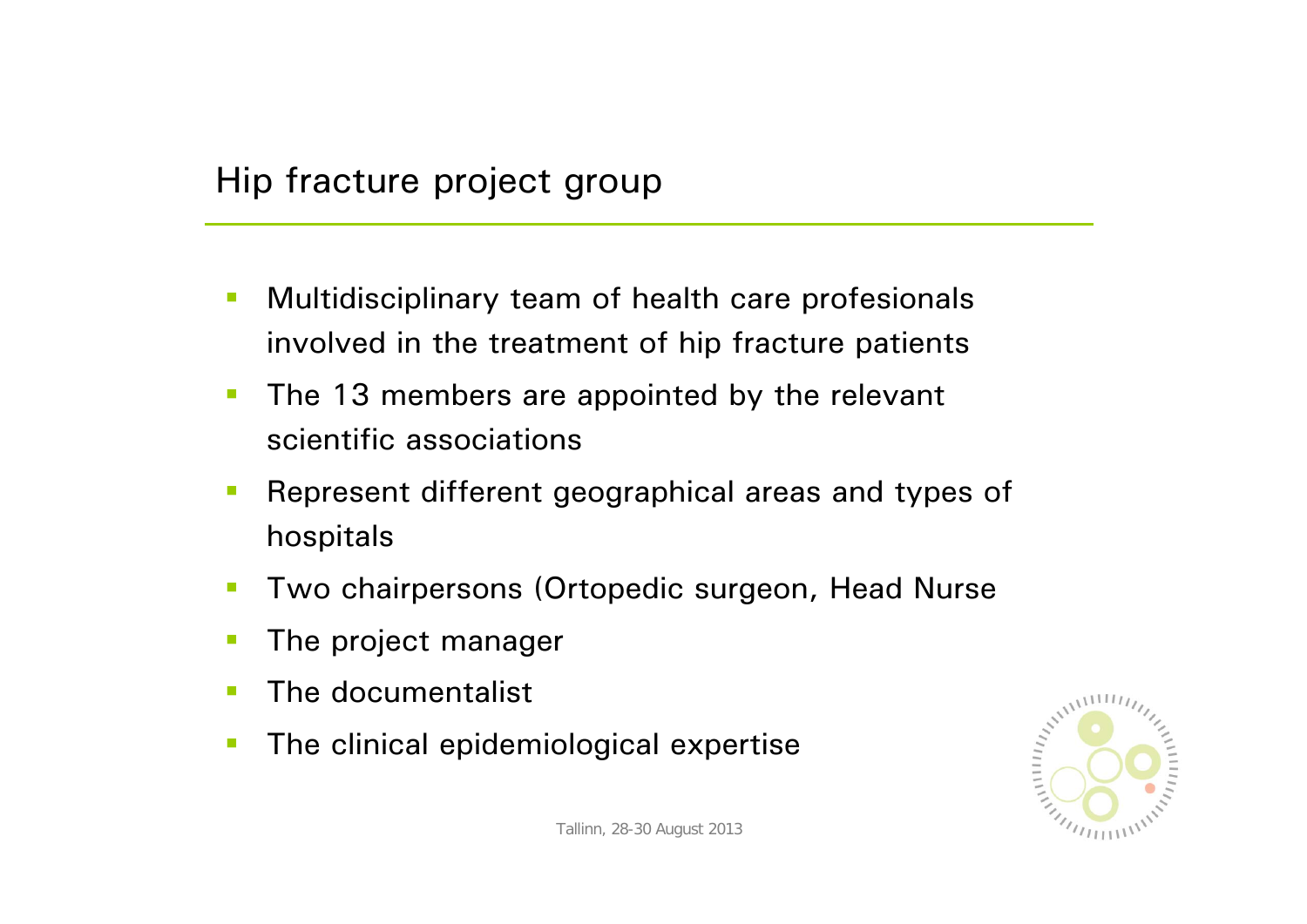- **An external function** 
	- • Contact with the professional and research associations
	- Contact person for the press
- $\mathcal{O}(\mathcal{O})$  An internal function
	- **•** Time schedules and project plans
	- The relevant manuals
	- •Development of clinical indicators
	- •Interpretation and evaluation of results
	- Assisting regarding the appointment of the members of the project group

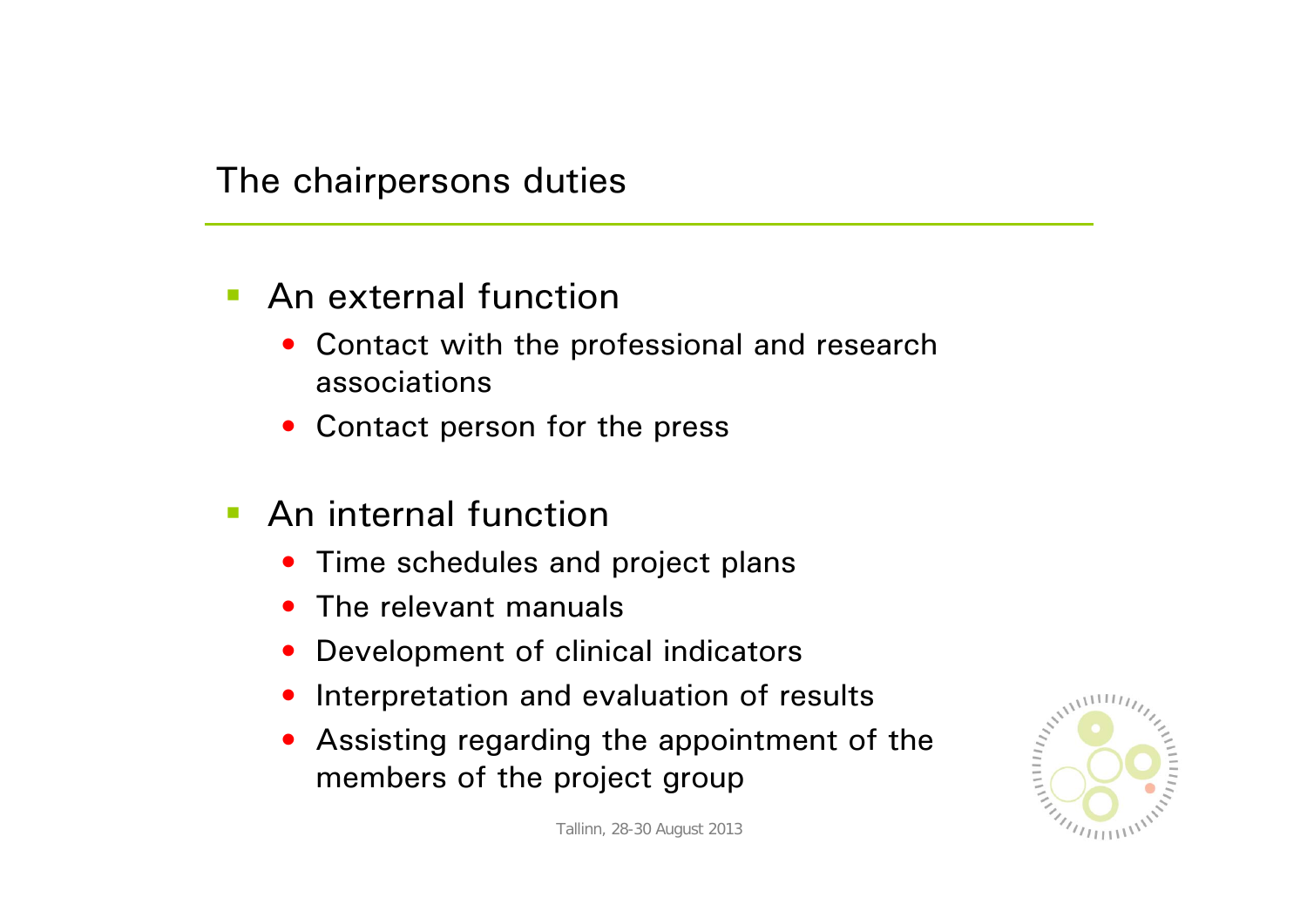- $\mathcal{L}_{\mathcal{A}}$  Provide an overview of existing knowledge from the scientific literature and practice for potential clinical indicators and standards, as well as prognostic factors
- $\mathcal{L}_{\mathcal{A}}$  Write a documentalist report providing the grade of scientific evidence and project group clinical background for choosing the certain clinical indicators

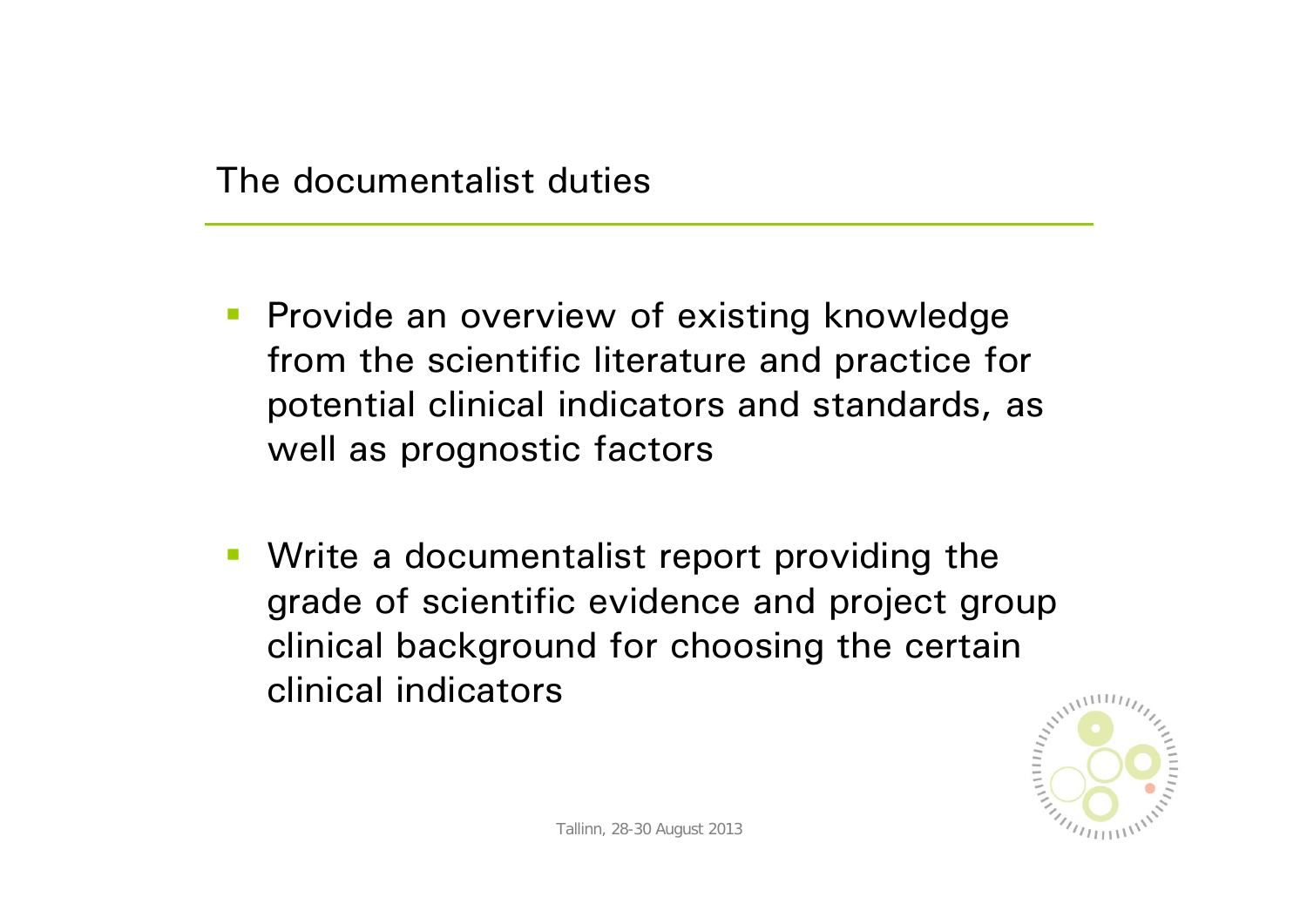- $\mathcal{L}_{\mathcal{A}}$ Identification of prognostic factors
- $\mathcal{L}_{\mathcal{A}}$ Epidemiological analyses
- $\mathcal{C}^{\mathcal{A}}$ Design the clinical indicators
- $\mathcal{L}_{\mathcal{A}}$ Algorithm specifications
- $\mathbb{R}^n$ **Data definition**
- Data validity assessment

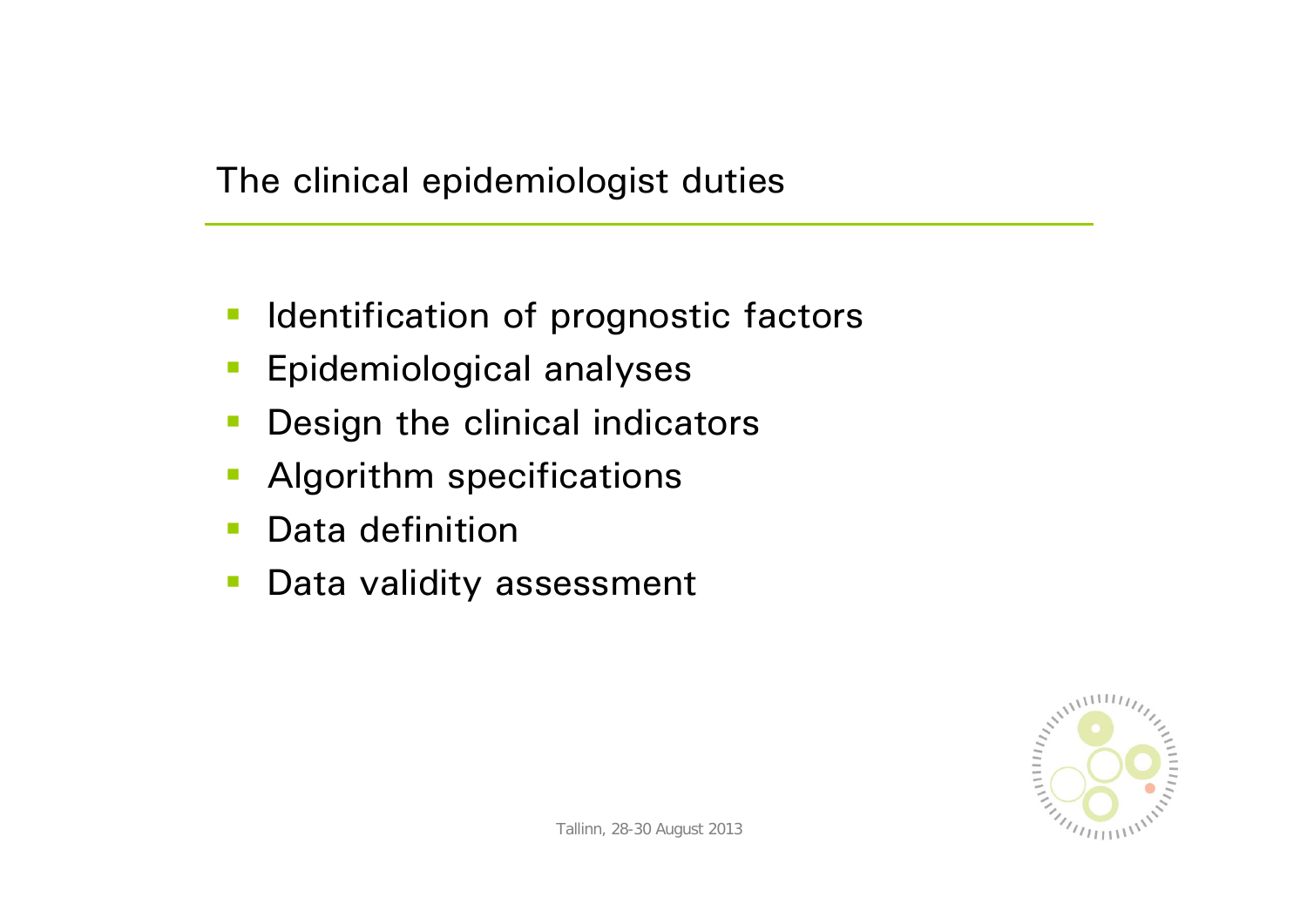#### Selection of potential indicators for hip fracture

- $\overline{\mathcal{L}}$  Describe a standardised patient pathway for hip fracture
- **Inclusion criteria**
- **Bruttolist of indicators**
- $\mathbb{R}^3$  Selection of preliminary indicator set



12-13 weeks

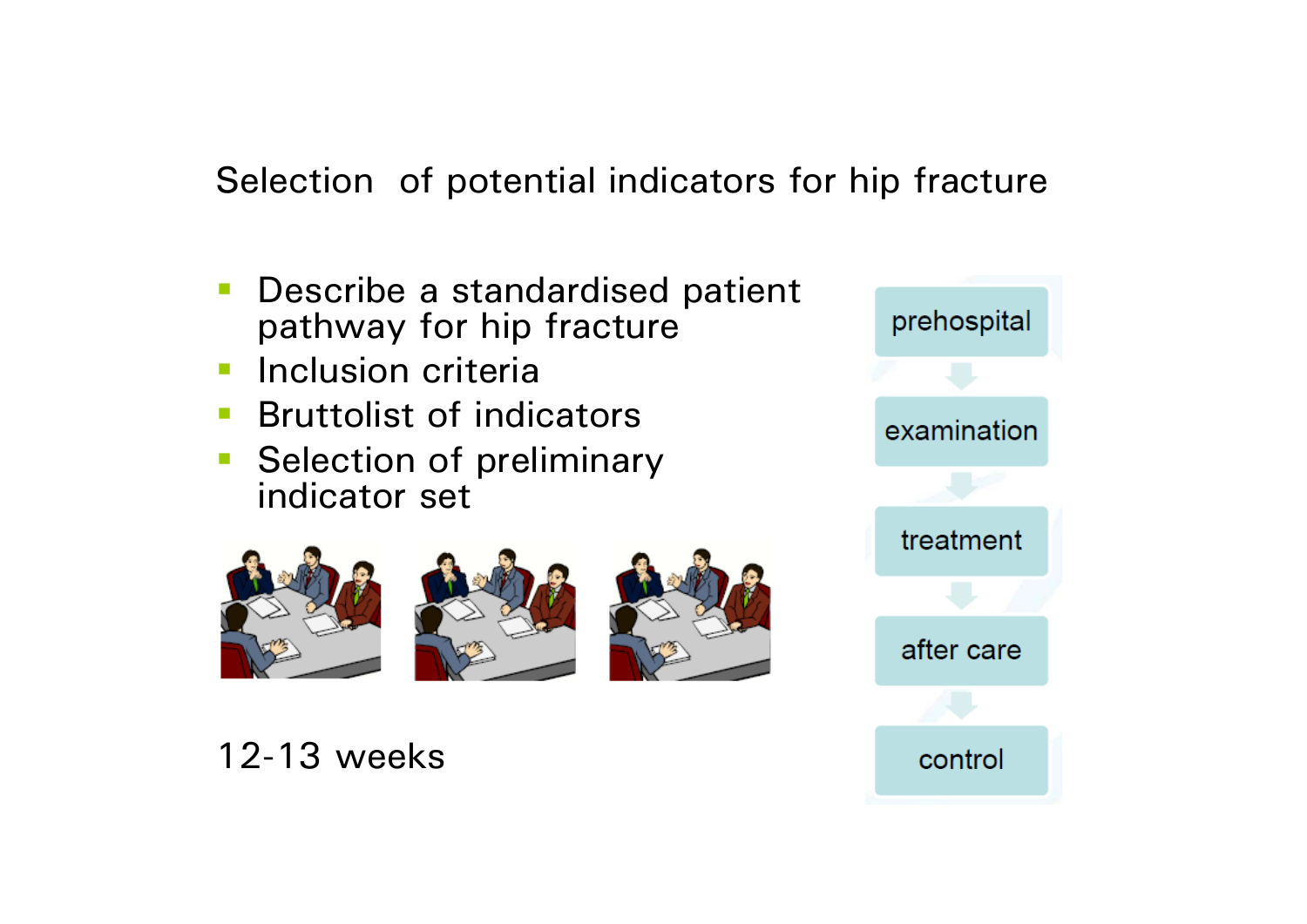### Indicator set for hip fracture from 2009

#### **Process indicators**

- 1. Pain
- 2. Early mobilisation
- 3. Basis mobility
- 4. Rehabilitation
- 5. Osteoporosis prophylaxis
- 6. Fall prophylaxis

#### **Outcome indicators**

- 1. Survival
- 2. Reoperation- osteosynthesis medial hip fractures
- 3. Reoperation- osteosynthesis per/subtrochanther fracture
- 4. Reoperation- hemi/total arthrosplasty
- 5. Reoperation- deep infection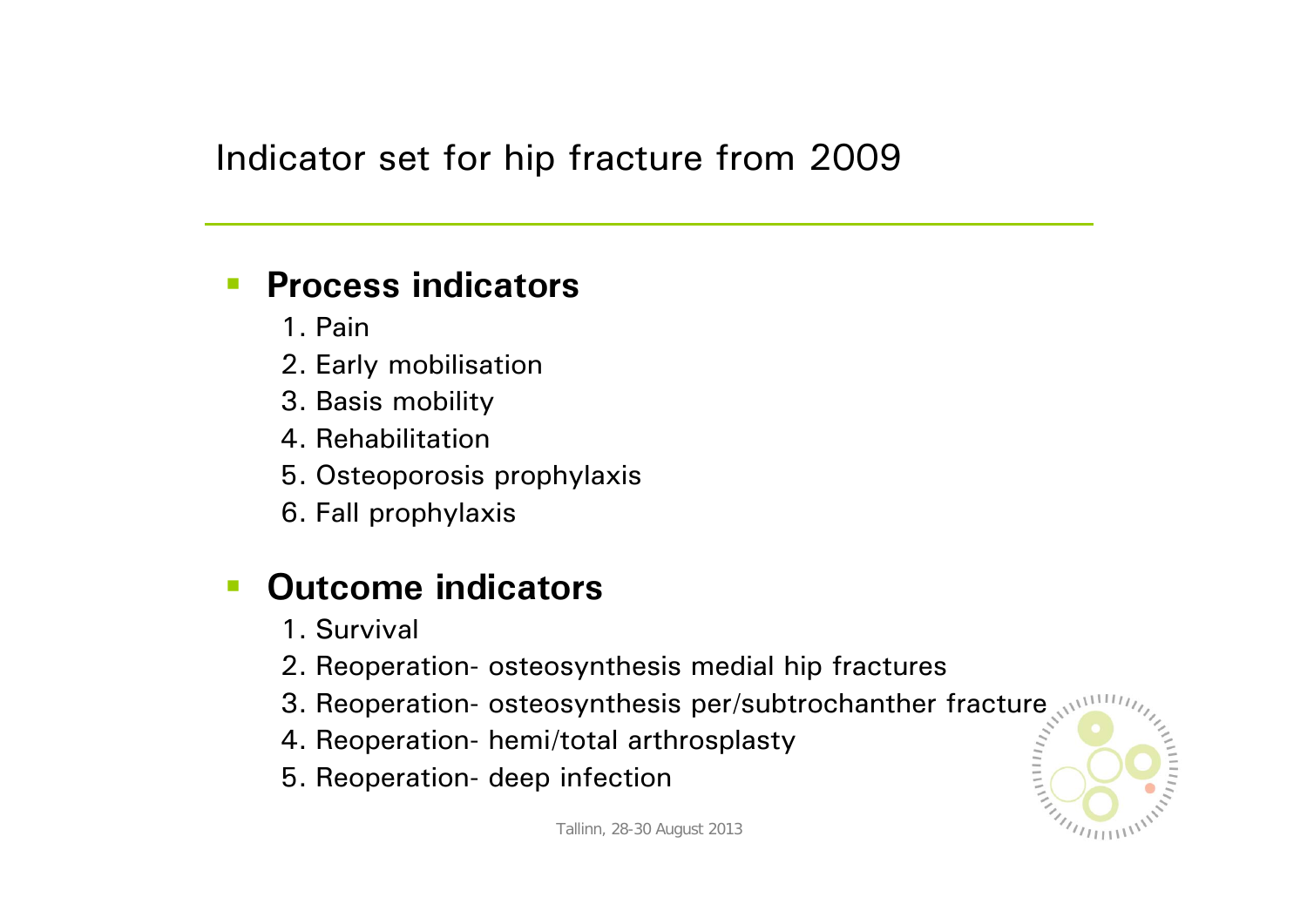#### An example of a clinical indicator for hip fracture

| Indicator-<br>concept              | <b>Indicator</b>                                                                                                       | <b>Type</b>   | <b>Standard</b> |
|------------------------------------|------------------------------------------------------------------------------------------------------------------------|---------------|-----------------|
| Pain                               | Proportion of patients who receive systematic<br>pain assessment at rest and during<br>mobilisation using a pain scale | <b>Proces</b> | $>= 90\%$       |
| <b>Early</b><br>mobilisation       | Proportion of patients who are mobilised within<br>24 hours of the operation                                           | <b>Proces</b> | $>= 80\%$       |
| <b>Osteoporosis</b><br>prophylaxis | Proportion of patients who were evaluated for<br>pharmacological osteoporosis treatment                                | <b>Proces</b> | $>= 90%$        |
| <b>Survival</b>                    | Proportion of patients who are alive 30 days<br>after admission                                                        | Outcome       | $>= 90%$        |
| <b>Reoperation</b>                 | Proportion of patients with a hemi- or total<br>alloplasty who are reoperated within 2 years                           | Outcome       | $\leq$ = 10%    |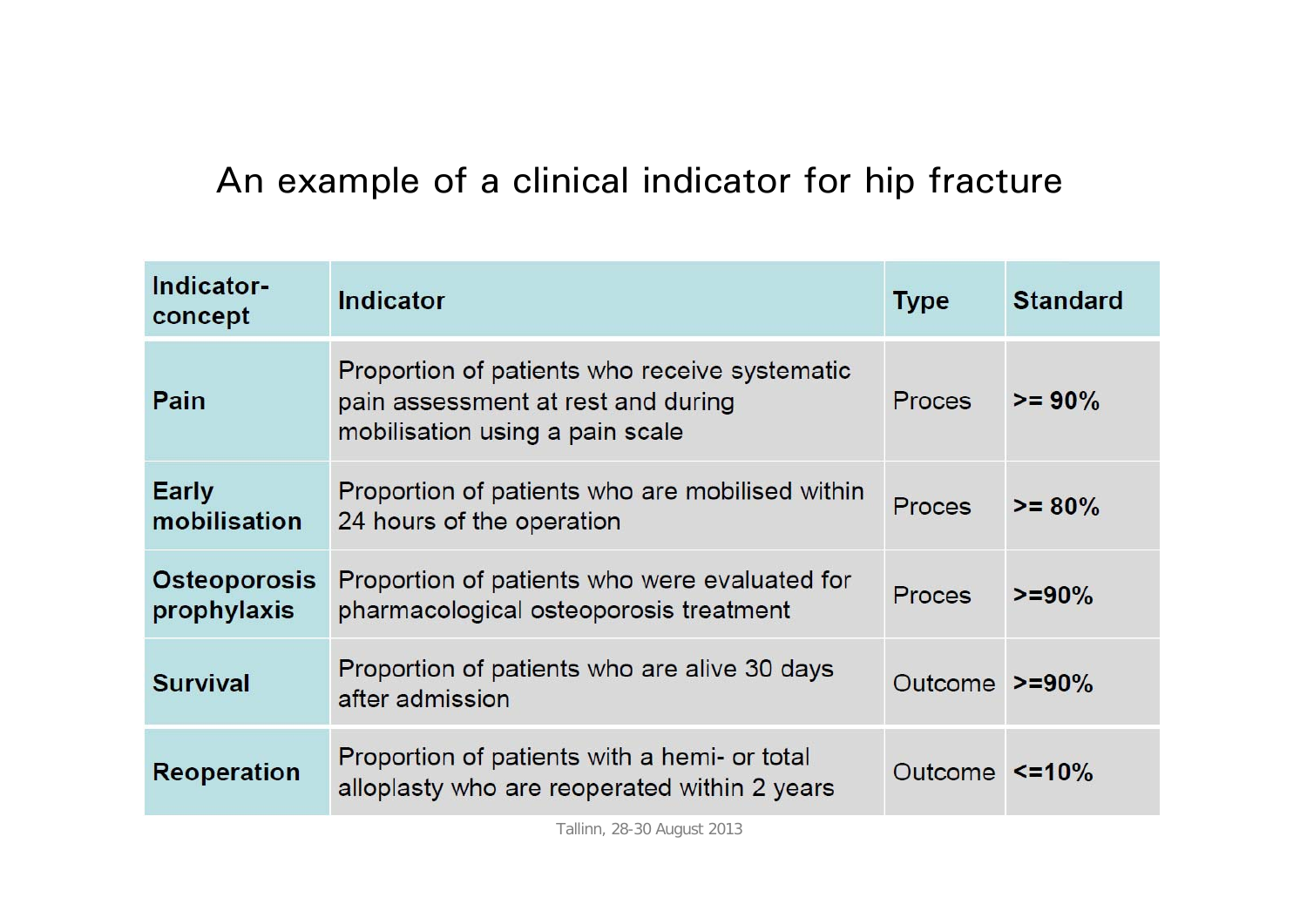Selected explanatory variables- prognostic factors for hip fracture

- $\mathcal{L}_{\mathcal{A}}$ Alcohol consumption
- $\mathcal{L}^{\mathcal{L}}$ **Smoking**
- $\mathcal{L}_{\mathcal{A}}$ Body Mass Index
- Marital status
- $\mathcal{L}_{\mathcal{A}}$ **Housing**
- $\mathcal{L}_{\mathcal{A}}$ Comorbidity before hip fracture
- $\mathcal{L}_{\mathcal{A}}$ Basis mobility prior to hip fracture
- Hip fracture position
- $\mathcal{L}_{\mathcal{A}}$ Delay of surgery

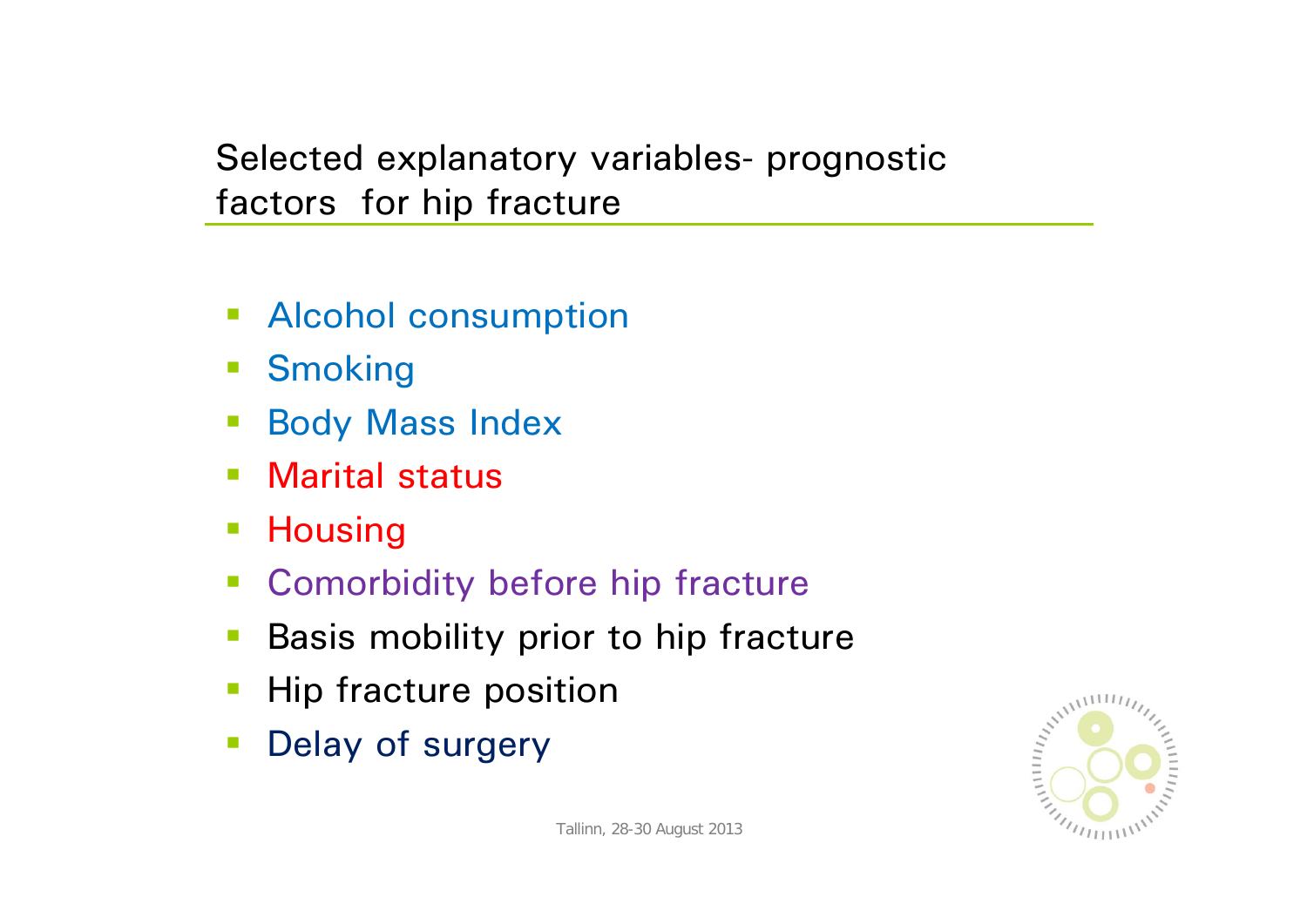#### Results and trend: Hip fracture DK 2010 - 12





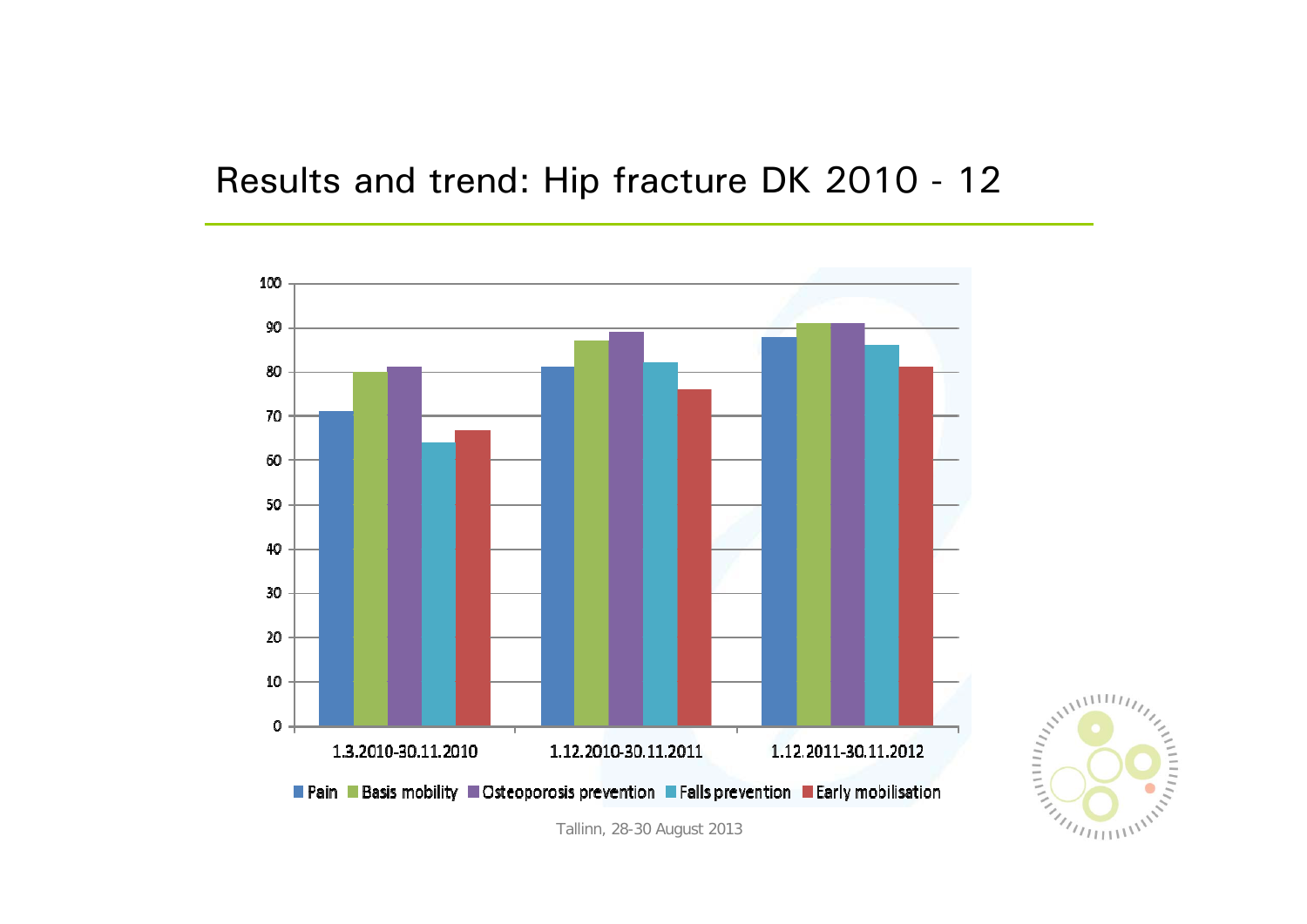#### All-or-None clinical indicators- hip fracture

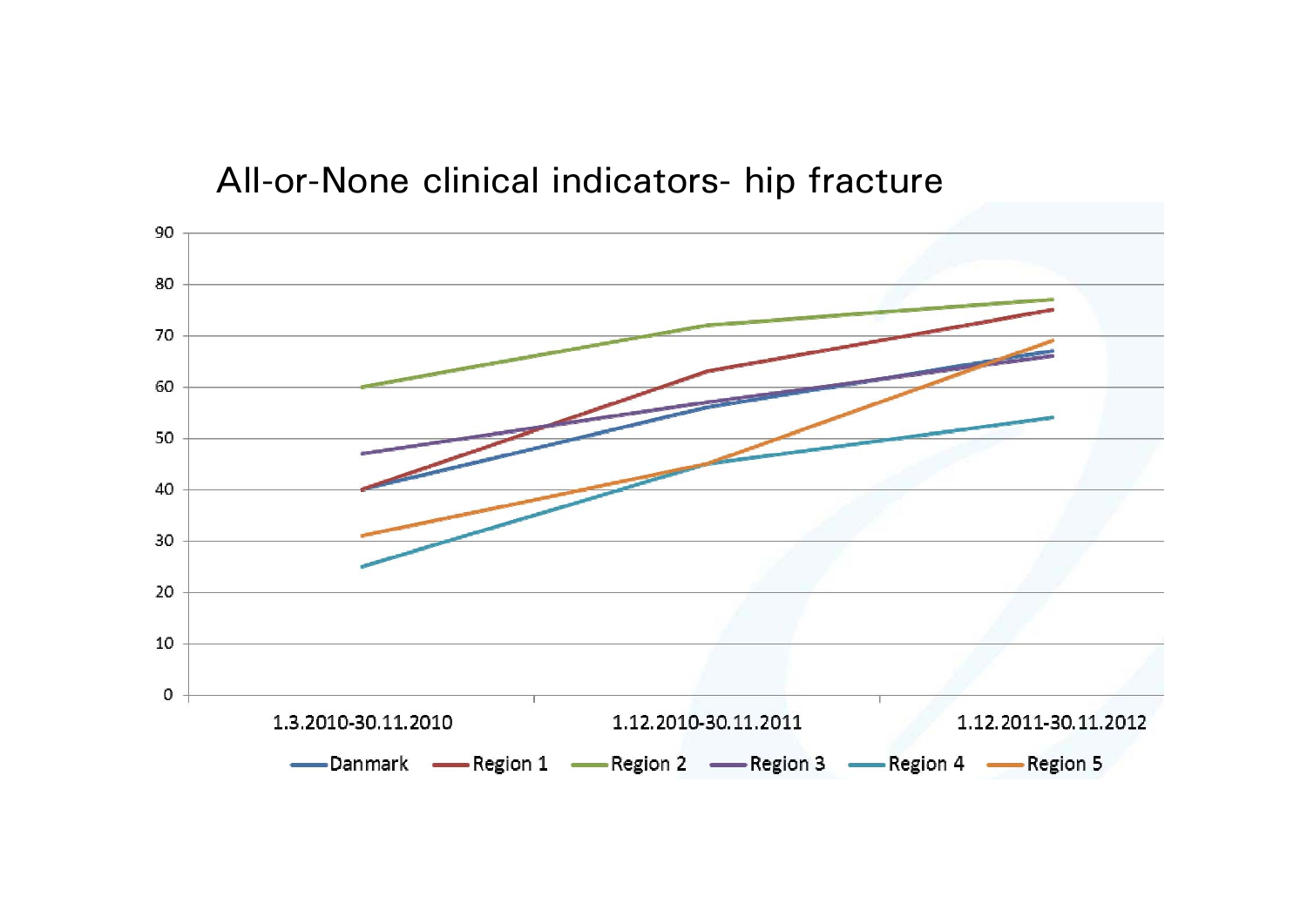#### Structural change hip fracture treatment



Hip fracture, Percentage of patients receiving all relevant interventions(All-or-None)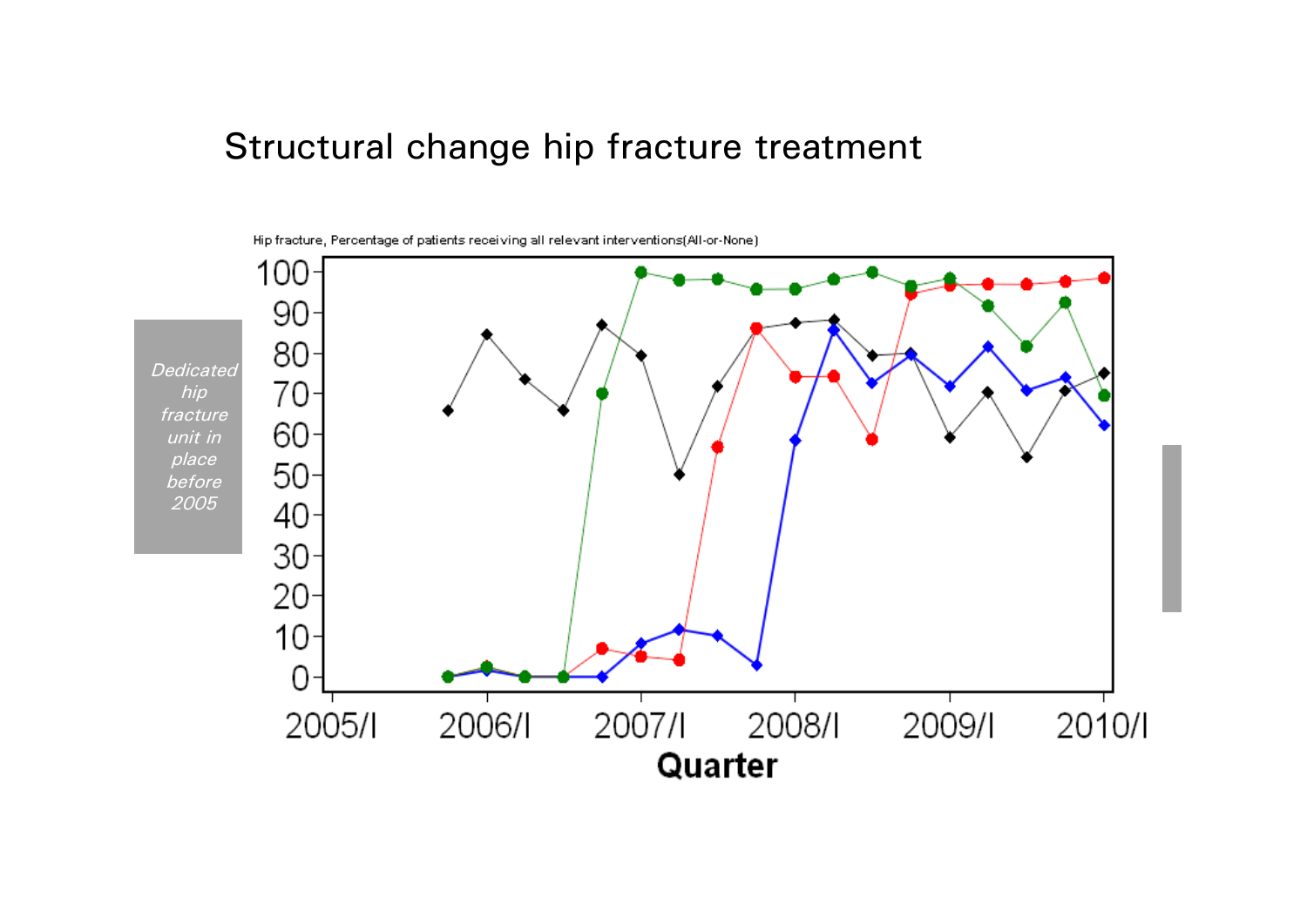

Det Nationale Indikatorprojekt - Hoftenære frakturer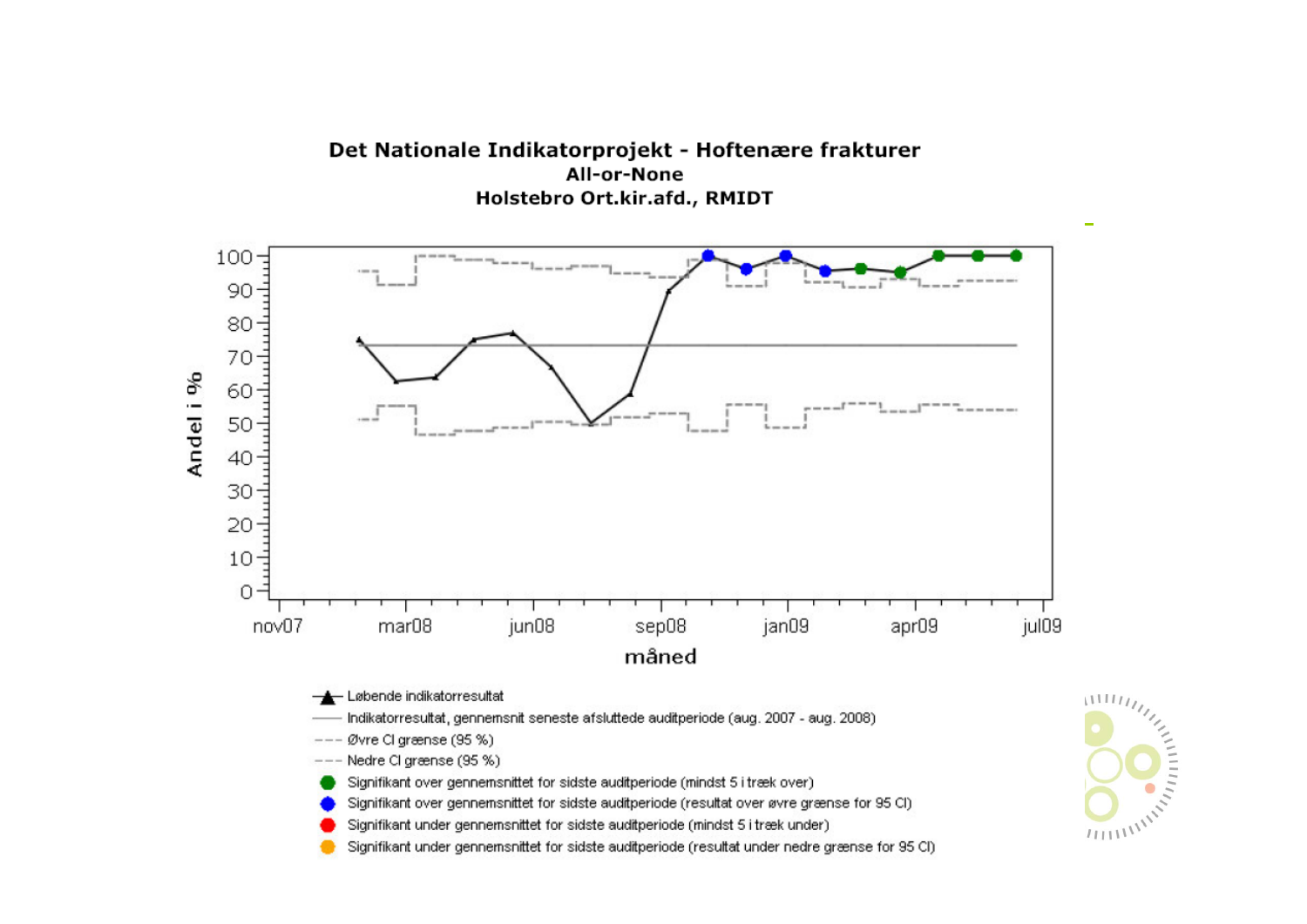#### Det Nationale Indikatorprojekt - Hoftenære frakturer VII. 30 dages mortalitet Holstebro Ort.kir.afd., RMIDT



**MANIFESTATION**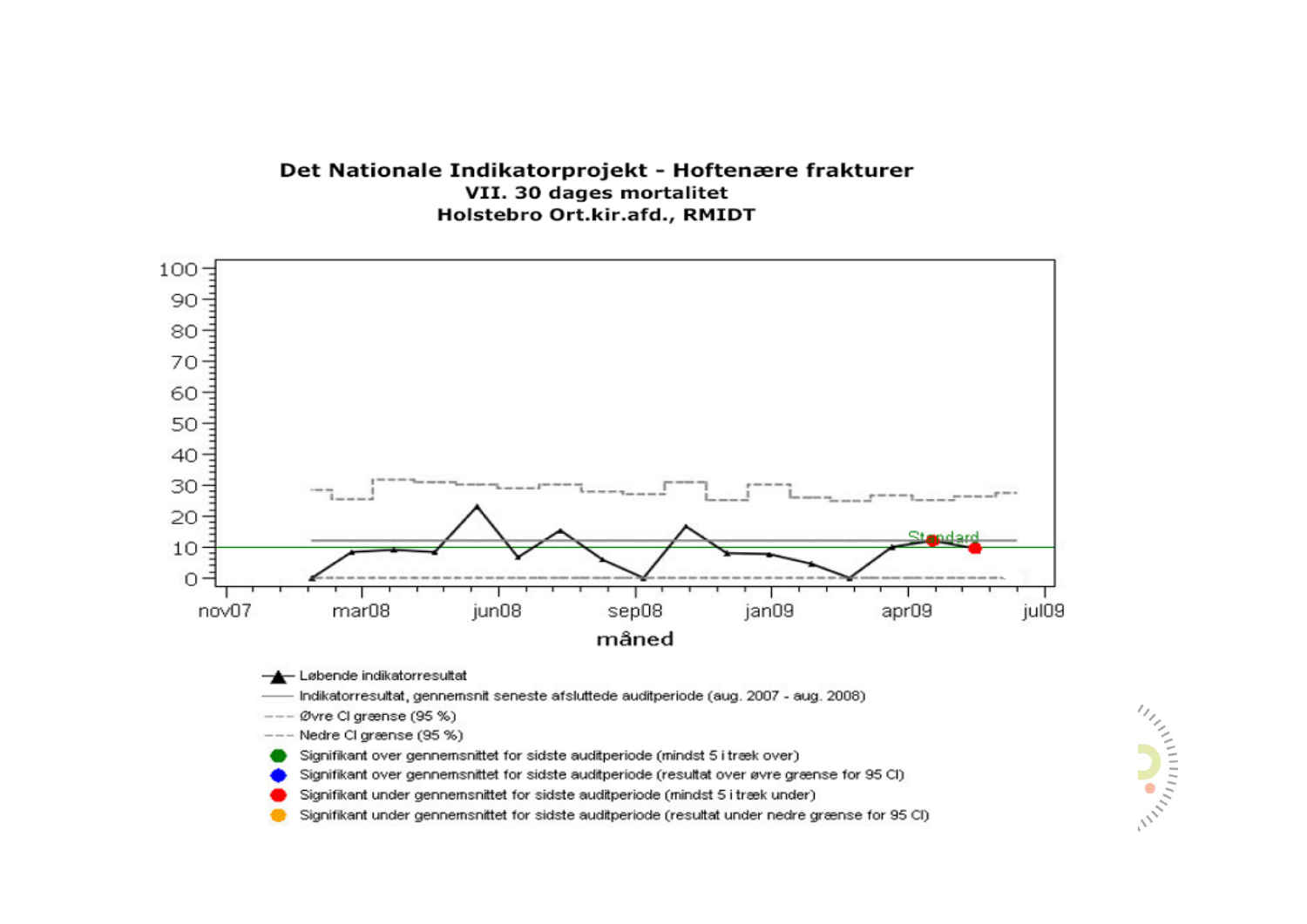#### **30 days mortality, hip fracture unit level**



30 day mortality (percentage)